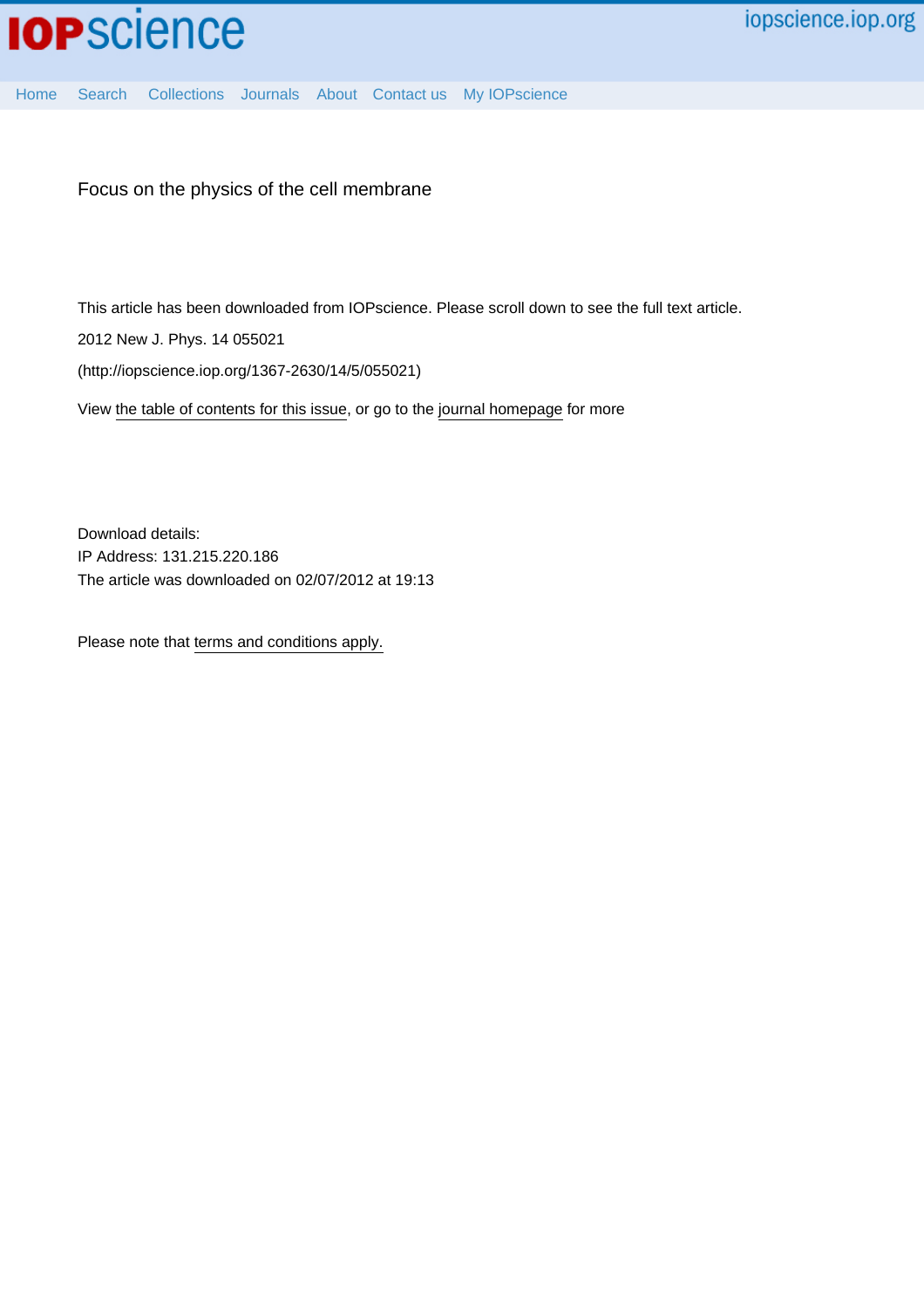## New Journal of Physics

The open-access journal for physics

**EDITORIAL**

## **Focus on the physics of the cell membrane**

**Patricia Bassereau**<sup>1</sup> **, Rob Phillips**2,<sup>4</sup> **and Petra Schwille**<sup>3</sup>

<sup>1</sup> Institut Curie, CNRS, Laboratoire Physico-Chimie Curie, Université Pierre et Marie Curie, 75248 Paris, Cedex 05, France <sup>2</sup> Division of Engineering and Applied Science, California Institute of Technology, Pasadena, CA 91125, USA <sup>3</sup> Biophysics/BIOTEC, Technische Universität Dresden, Tatzberg 47/49, 01307 Dresden, Germany E-mail: [phillips@pboc.caltech.edu](mailto:phillips@pboc.caltech.edu)

*New Journal of Physics* **14** (2012) 055021 (4pp) Received 5 March 2012 Published 21 May 2012 Online at <http://www.njp.org/> doi:10.1088/1367-2630/14/5/055021

Abstract. This focus issue on membrane biophysics presents a collection of papers illustrating new developments in modern biophysical research on cell membranes. The work described here addresses questions from a broad range of areas, including cell adhesion, membrane trafficking and activation of cells of the immune system. It also presents recent views on membrane mechanics, the effect of electric fields, as well as on the interplay of mechanics and chemistry and organization at many different scales.

The molecular biology revolution has made it possible for scientists to manipulate the DNA within many organisms. One of the consequences of these advances is the concomitant ability to manipulate the proteome of these cells, thereby altering their functions and metabolism in ways that would have been sheer fantasy only fifty years ago. At this point, these great advances of molecular biology have even made their way into most biophysics laboratories as part of the routine business of biophysical research. These overwhelming advances in engineering biology have recently stimulated a new field with great promise for analytical and quantitative approaches: synthetic biology, one of its perspectives being the construction of biological systems from the bottom up. Notably, however, in spite of the long tradition of membrane research in biophysics, engineering of biological membranes has lagged behind, in part because of the absence of tools with similar reach to those that allow us to alter genes and genomes.

<sup>4</sup> Author to whom any correspondence should be addressed.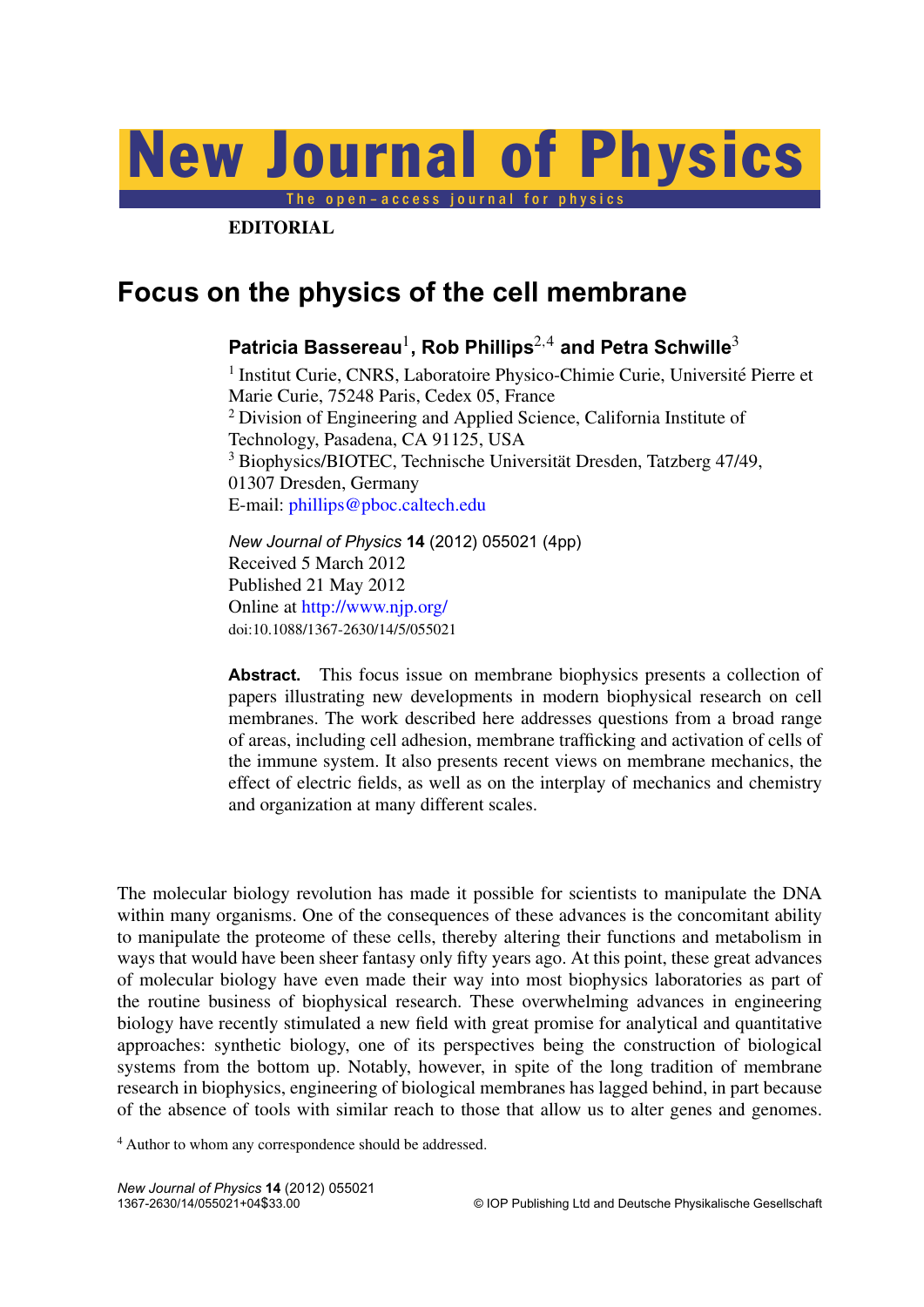Nevertheless, biological membranes that are the seat of interactions between cells and the rest of the world are increasingly considered to be one of the most important functional parts of cellular systems, and it is high time to provide a flavor of the way physics touches on these important problems.

In this focus issue, leaders from the field of membrane biophysics illustrate the breadth and depth of modern biophysical research on membranes through a diverse set of case studies. The work described here runs the gamut from questions of how the cells of the immune system are activated as a result of cell–cell contacts through questions of 'pattern formation' at membranes to the behavior of falling membrane droplets. Further, many themes that permeate modern biology, such as the importance of adhesion, the interplay of mechanics and chemistry and organization at many different scales, all play a role in these papers.

In the first paper by Evans and Smith [\[1\]](#page-4-0), an experimental study is presented of how the lipid bilayers that make up membranes fail under tension. The paper unites two techniques pioneered by Evans, namely, the use of a pipette to apply a well-controlled state of tension on a giant unilamellar vesicle [\[2\]](#page-4-0) and the application of ideas on the relation between rupture and the rate at which tensions are prescribed. The result of this kind of careful kinetic measurements is highlighted.

Multicellular organisms are characterized by enormous diversity in their multitude of different cell types. One of the critical questions, which is only now being subjected to systematic experimental scrutiny, is how the molecular content and structure of the membranes in these different cell types differ. The second paper from the team of Simon Scheuring [\[3\]](#page-4-0) reports on elegant studies using the atomic-force microscope to examine the junctions between the cells making up lenses in the mammalian eye.

Of course, one of the difficulties faced as biophysicists attempt to take stock of the membranes in different cell types is the lack of complete information on these systems combined with their staggering complexity. In the third paper in the collection [\[4\]](#page-4-0), Sackmann describes how cells in the immune system known as T-cells are activated as a result of immunological insults. One of the interesting perspectives brought to the problem in this work is to link, in the context of the immune system, chemical reactions and cellular signaling to biophysical processes such as cellular adhesion and membrane and cytoskeleton reorganization.

There are a number of different fundamental shapes seen in biological membranes, two of the most important being spheres and cylinders, the latter in the form of tubules with nanometer scale radii. Spheres at many different sizes have been studied extensively both experimentally and theoretically, and it is now also possible to measure the behavior of individual tubules. In the paper of Shlomovitz *et al* [\[5\]](#page-4-0), a theoretical analysis is made of how the protein dynamin nucleates on such tubules, forming helical structures.

In the interesting simulation study of Vliegenthart and Gompper [\[6\]](#page-4-0), the behavior of thin shells subjected to external pressure and indentation is examined. Using a physical model of the free energy cost of deformation, this paper shows how the rate of deformation in addition to mechanical properties impacts on the final shape of the shell.

A feature of biological membranes that has attracted considerable attention in recent years is the existence of nanoscale lipid domains, which result from local unmixing within very heterogeneous lipid compositions, and which segregate and locally recruit membrane proteins (for a recent review see [\[7\]](#page-4-0)). The paper of Ehrig *et al* [\[8\]](#page-4-0) uses coarse-grained simulations to show how critical fluctuations close to lipid phase transitions result in anomalous diffusion, as observed in cell membranes and attributed to nanodomains.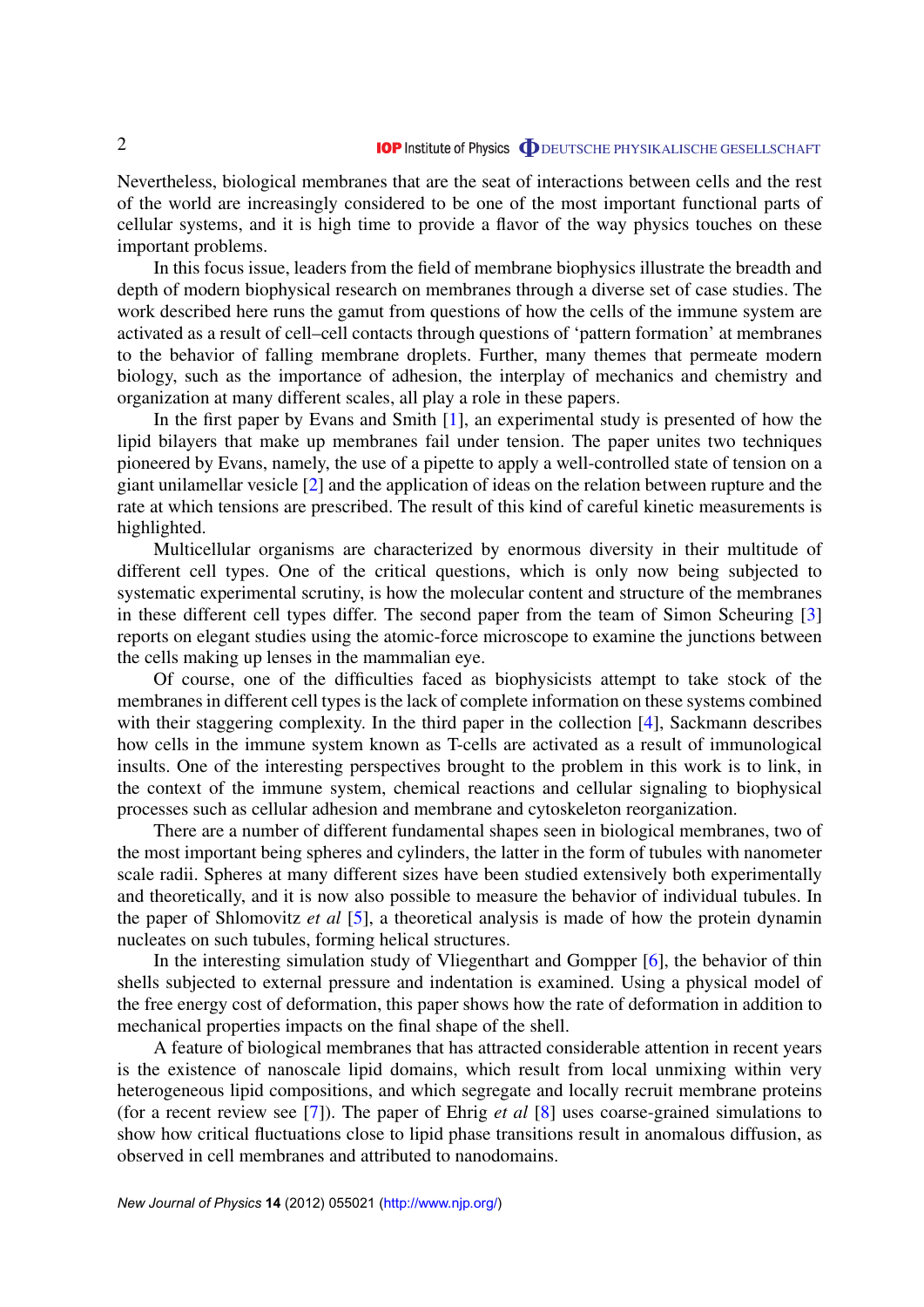A very pleasing study that also relates to the formation of membrane tubes is motivated by the response of cells, such as red blood cells, that are subject to hydrodynamic flows. Here, Viallat and her team show that a floppy giant vesicle can form tubes under simple sedimentation [\[9\]](#page-4-0). The paper provides a series of experimental measurements of this phenomenon and a corresponding model that describes, on an intuitive basis, how membrane deformations are induced by the flow.

Mechanical properties of membranes can be influenced greatly not only by the insertion of proteins, but also of peptides, and many pathogens use this aspect to unfold their destructive potential. Shchelokovskyy *et al* [\[10\]](#page-4-0) discuss how the HIV-1 fusion peptide influences the mechanical properties of membranes, and may impact on leaflet coupling.

Membrane interactions and adhesion are often mediated by the binding of ligand–receptor pairs on the two opposing membranes (for a review, see [\[11\]](#page-4-0)). A theoretical study by Reister *et al* [\[12\]](#page-4-0) focuses on the coupling between these ligand–receptor interactions and the fluctuations in the membranes themselves. It reveals that membrane roughness can induce correlations between the positions of the adhesion molecules, controlling their local density and thus the adhesion.

Biological membranes are teeming with activity, with constant changes in topology and function [\[13\]](#page-4-0). One of the signature processes of biological membranes is the fusion between distinct membranes, which occurs during membrane trafficking or upon synaptic activity. In the work presented here, Ghosh *et al* use a number of different x-ray techniques to explore the effect of an important lipid, namely  $\text{PIP}_2$ , and the structural changes that accompany fusion events between synaptic vesicles and membranes [\[14\]](#page-4-0).

Wang and Deserno [\[15\]](#page-4-0) address the critical question of how to construct molecular-level simulations of lipid bilayers, which are at once faithful to the underlying chemical specificity conferred by different types of lipid molecules, and yet are computationally practical. This is an important task for a detailed understanding of membrane biophysics. Their paper reports on how coarse-grained interactions between 'effective' lipid molecules can be constructed; they also describe the extent to which such effective interactions are transferable from one molecular situation to the next.

The distribution of ligands and receptors of different lengths in adhering membranes has been modeled by Rózycki *et al* in order to describe the adhesion zone of immune cells [\[16\]](#page-4-0). This paper shows that both the molecular length differences and the membrane fluctuations have a crucial role in the final organization and thus in the adhesion between the two membranes.

Ziebert and Lacoste's paper [\[17\]](#page-4-0) is a theoretical contribution, which uses the Poisson–Boltzmann theory to assess the response of a lipid bilayer membrane in an electric field. They go beyond earlier work [\[18,](#page-4-0) [19\]](#page-4-0) by accounting for the nonlinearities present in the Poissson–Boltzmann, in contrast with the linearized approach taken in the Debye–Huckel theory.

Kaizuka and Groves [\[20\]](#page-4-0) report on the very interesting ways in which phase separation in lipid membrane induces deformations that in turn produce macroscopic mechanical interactions and large-scale patterns.

Taken together, the papers presented here provide a valuable and lively snapshot of a field that is in rapid development. Further, the diversity of problems illustrated here demonstrates how themes such as self-assembly and organization, dynamics of adhesion, molecular recognition and pattern formation all play out in membrane biophysics.